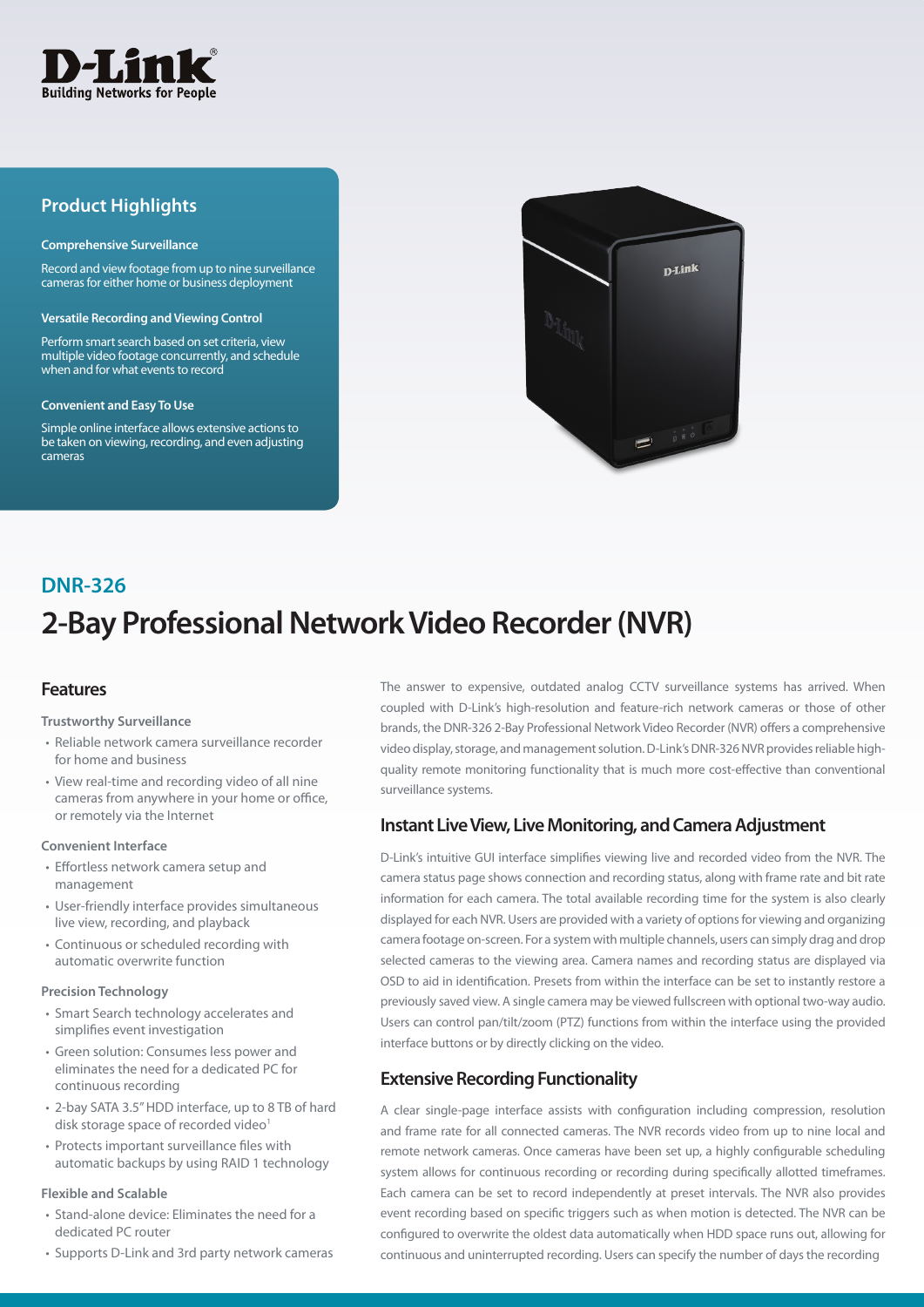

should be kept (within the limits of the HDD capacity). For example, if the NVR has the capacity to store 7 days of recording, using the overwrite option, the NVR will record the eighth day and delete the first day. The NVR also provides the option to stop recording when the HDD is full. When the disk reaches capacity, a notification can be sent via e-mail or to an external device such as an audible alarm or LED display via a DI/DO interface only.

## **Powerful Event Management**

The NVR centrally controls the digital output, e-mail notifications, and recording for all the connected cameras. Input triggers from camera motion detection or digital input interfaces can additionally be monitored. These events will be logged, with optional notifications via e-mail or output devices. Users can set up multiple contact lists for event notification. A straightforward logging system organizes events by date for easy recall.

## **Intelligent Playback**

Searching through recorded data can be tedious and frustrating. However, the NVR's smart search function makes detecting notable events effortless. By selecting a target area on the video and setting search sensitivity, the smart search will traverse the video database based on specified search criteria to locate noteworthy events. Search criteria include options such as motion detection, missing or foreign objects, lost focus, or camera occlusion. After selecting a desired video period for display, the NVR can instantly begin playback. The DNR-326 supports 4 channel simultaneous playback. Playback speed control allows for up to 16x speed fast forward or fast backward play. The step playback option displays one frame at a time. Additionally, users can enhance the recorded video with controls such as brightness, contrast, and sharpness. During playback, if a user uncovers video that needs to be exported, two formats are available. The AVI and ASF file formats will transpose a timestamp on the exported video. If a printer is connected to the user's PC, the NVR can also print the selected still image. The D-Link NVR ensures the security and integrity of IP camera footage. Administrators may filter external connections to the NVR by IP address, limiting access and thus increasing security. Administrators may also choose access privileges for users by specifying the cameras they may access for live view, playback, audio, and PTZ functions. Recorded data is stored in a secure database. This recorded data can be backed up to additional storage locations periodically or whenever needed. The NVR also includes the option to protect data using a RAID1 configuration. RAID 1 duplicates the recordings database onto two separate drives. In the event of an HDD failure, data integrity is maintained on the secondary HDD.

## **D-ViewCam NVR Software**

The D-ViewCam NVR software bundled with the D-Link NVR consists of five main components: Playback Manager, Backup and File Manager, Verification Tool, NVR Search, and Multi-NVR Viewer. The Multi-NVR Viewer supports simultaneous display of up to 128 channels. Easily organize the view by directly dragging and dropping video onto the display window. Cameras managed by the NVR can be viewed as individual sites or categorized into groups. The Playback Manager includes a clean and simple web GUI interface that allows users to play, search, or export video. The Backup and File Manager is a flexible backup utility that simplifies the process of backing up video data from the NVR to external storage. The Verification Tool verifies whether data created by the system has been tampered with by adding a digital signature to each recorded video frame. NVR Search allows you to search for NVR devices in the local area network.



## **Network Setup Using The DNR-326 NVR**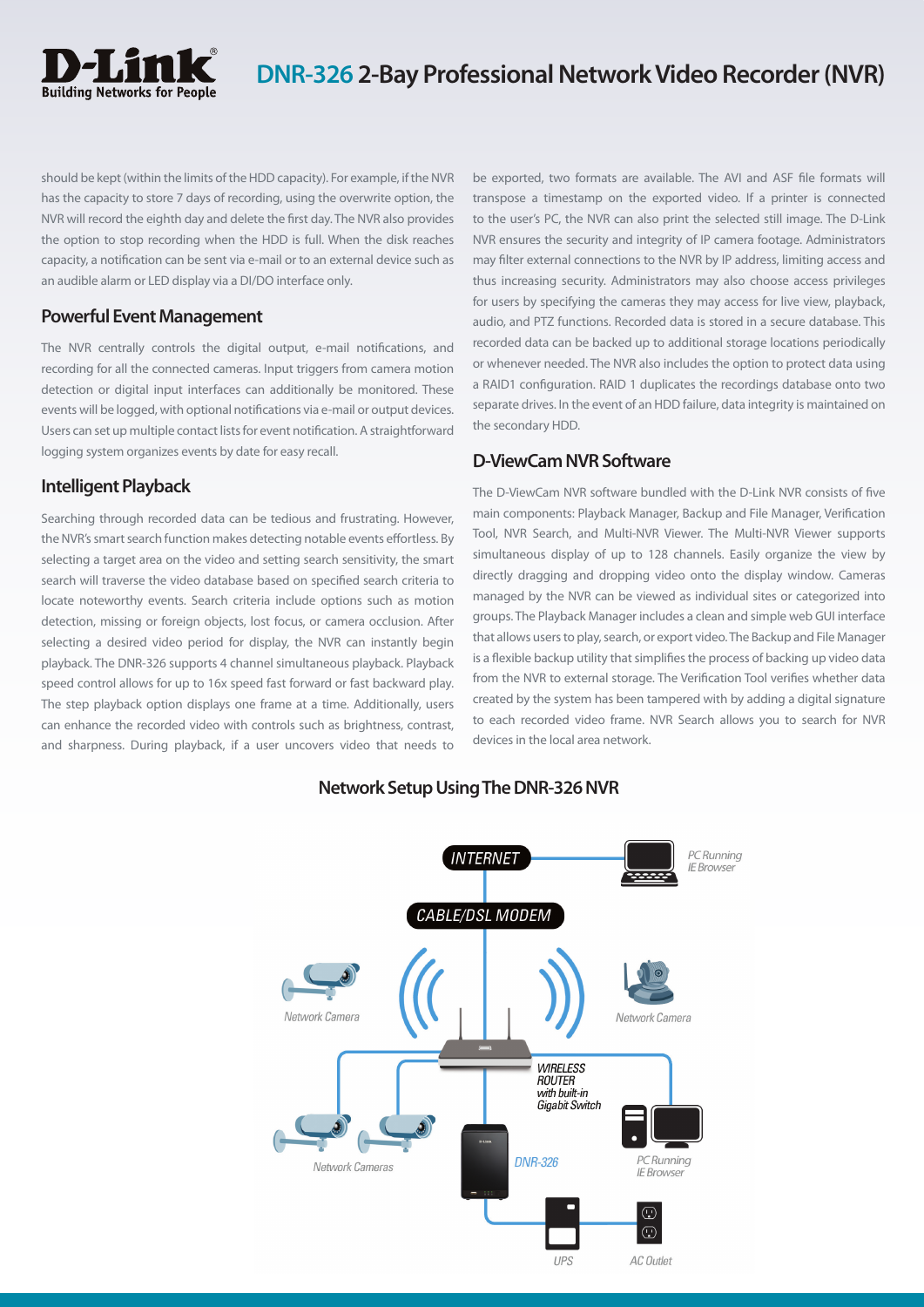

| <b>Technical Specifications</b>                   |                                                                                                                                                                                     |                                                                                                                                                                                            |  |
|---------------------------------------------------|-------------------------------------------------------------------------------------------------------------------------------------------------------------------------------------|--------------------------------------------------------------------------------------------------------------------------------------------------------------------------------------------|--|
| General                                           |                                                                                                                                                                                     |                                                                                                                                                                                            |  |
| <b>Standards</b>                                  | · IEEE 802.3/u/z<br>• Auto MDI/MDI-X                                                                                                                                                | $\cdot$ SATA I. II                                                                                                                                                                         |  |
| <b>HDD</b>                                        | · HDD control & manage via PC<br>• Reformat Disk                                                                                                                                    | • RAID 0, 1<br>$\cdot$ JBOD                                                                                                                                                                |  |
| Security                                          | • Cover lock                                                                                                                                                                        | • Security lock                                                                                                                                                                            |  |
| Performance                                       |                                                                                                                                                                                     |                                                                                                                                                                                            |  |
| Flash ROM                                         | $\cdot$ 128 MB                                                                                                                                                                      |                                                                                                                                                                                            |  |
| <b>RAM</b>                                        | • 256 MB DDR II                                                                                                                                                                     |                                                                                                                                                                                            |  |
| Network Interface                                 | · Gigabit Ethernet LAN port (10/100/1000 Mbps)                                                                                                                                      |                                                                                                                                                                                            |  |
| I/O Ports                                         | • RJ-45 port<br>· DC-in jack                                                                                                                                                        | • USB port for UPS status update                                                                                                                                                           |  |
| Power Adapter                                     | • DC 12 V/3 A                                                                                                                                                                       |                                                                                                                                                                                            |  |
| Physical                                          |                                                                                                                                                                                     |                                                                                                                                                                                            |  |
| <b>Dimensions</b>                                 | • 115 x 146.4 x 178.5 mm (4.52 x 5.76 x 7.03 inches)                                                                                                                                |                                                                                                                                                                                            |  |
| Weight                                            | • 0.875 kg (1.92 lbs)                                                                                                                                                               |                                                                                                                                                                                            |  |
| Maximum Power Consumption                         | $\cdot$ 25.20 W                                                                                                                                                                     |                                                                                                                                                                                            |  |
| <b>Standby State Maximum Power</b><br>Consumption | 0.234W                                                                                                                                                                              |                                                                                                                                                                                            |  |
| Temperature                                       | • Operating: 0 to 55 °C (32 to 131 °F)                                                                                                                                              | • Storage: -20 to 70 °C (-4 to 158 °F)                                                                                                                                                     |  |
| Humidity                                          | • 5% to 90% non-condensing                                                                                                                                                          |                                                                                                                                                                                            |  |
| Certifications                                    | $\cdot$ CE<br>$\cdot$ FCC                                                                                                                                                           | • RoHS                                                                                                                                                                                     |  |
| <b>Software Features</b>                          |                                                                                                                                                                                     |                                                                                                                                                                                            |  |
| <b>OS</b>                                         | • Linux                                                                                                                                                                             |                                                                                                                                                                                            |  |
| <b>Supported Cameras</b>                          | · Supports all D-Link network cameras. Includes support<br>for auto-discovery and megapixel resolution                                                                              | • Supports known-brand network cameras including<br>D-Link, Axis, Panasonic, Sony, Mobotix, Arecont Vision,<br>IQinVision, Cisco, and Acti                                                 |  |
| Recording Performance                             | • Max. capacity (NVR mode only):<br>• H.264 1080P (bitrate): 90 Mbps<br>• H.264 720P (bitrate): 90 Mbps<br>• MJPEG 1080P (frame rate): 90 fps<br>• MJPEG 720P (frame rate): 192 fps | • Max. capacity (NVR+File Server mode):<br>• H.264 1080P (bitrate): 68 Mbps<br>• H.264 720P (bitrate): 68 Mbps<br>• MJPEG 1080P (frame rate): 70 fps<br>• MJPEG 720P (frame rate): 150 fps |  |
| Camera Search                                     | $\cdot$ UPnP                                                                                                                                                                        |                                                                                                                                                                                            |  |
| Audio and Video Recording                         | · Synchronized audio & video recording                                                                                                                                              |                                                                                                                                                                                            |  |
| <b>Compression Format</b>                         | • H.264, MPEG-4, M-JPEG (for supported cameras)                                                                                                                                     |                                                                                                                                                                                            |  |
| Video Setting                                     | · Resolution, quality, frame rate, enable audio, go to<br>camera interface                                                                                                          |                                                                                                                                                                                            |  |
| Recording Type                                    | • Recording by schedule, manual and event (DI trigger,<br>motion detection from camera)                                                                                             |                                                                                                                                                                                            |  |
| <b>Remote Live View</b>                           | · Supported via IE remote live viewer                                                                                                                                               | • Maximum 9 simultaneous channels                                                                                                                                                          |  |